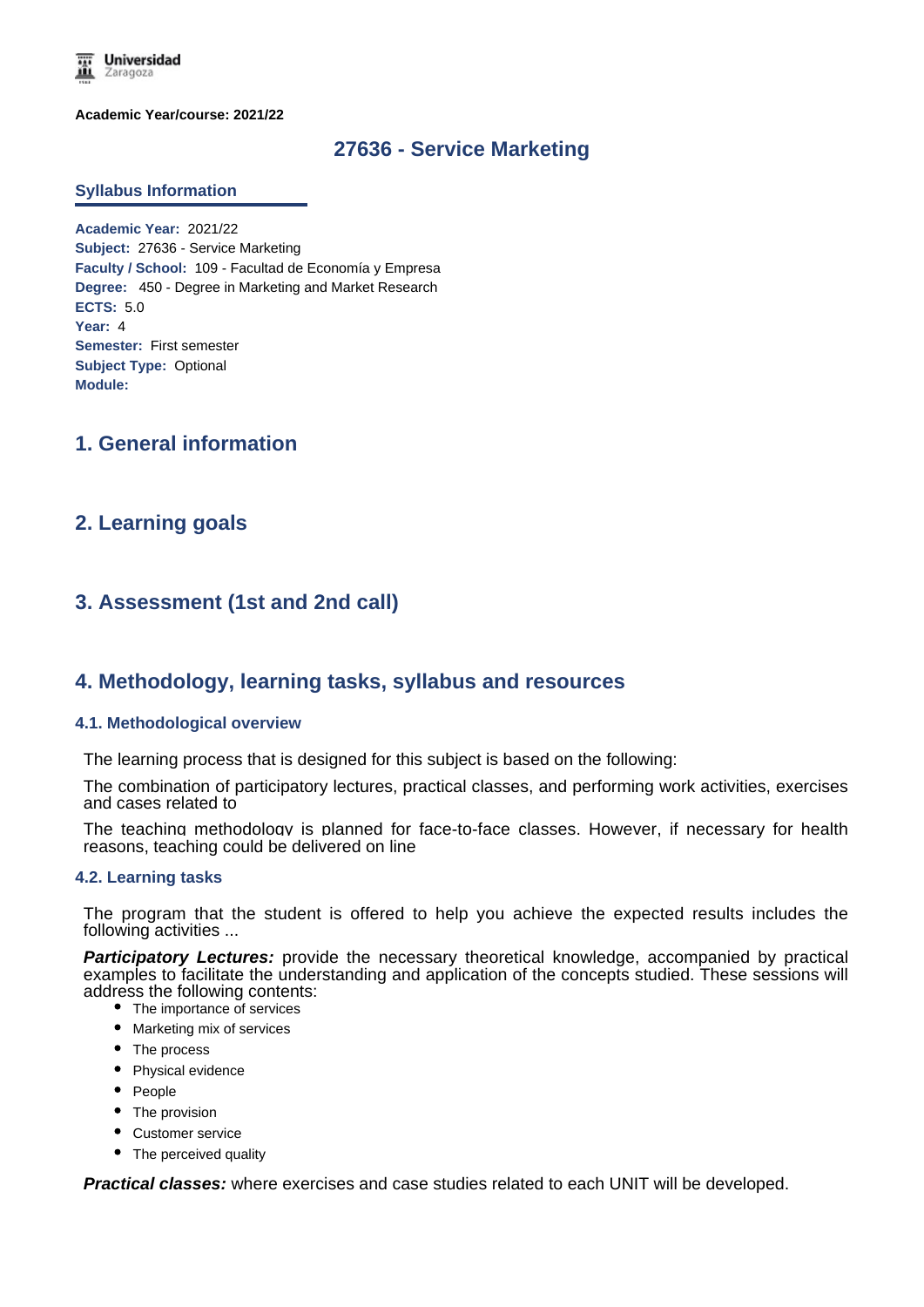*Tutelary activities and / or seminars:* You can monitor the work done by the students, answer questions about the theoretical and practical contents of the subject and / or perform specific practices applied to the theoretical content.

**Self-study:** includes activities study of theoretical and practical resolution of practical activities content.

### *Evaluation activities.*

The assessment will be prepared to be carried out as face-to-face examination, but if health circumstances do not allow it, they will be carried out by doing it entirely online or in a blended way. In the case of online exams, it is important to highlight that, the student may be recorded, and he or she can exercise his or her rights by the procedure indicated in.

https://protecciondatos.unizar.es/sites/protecciondatos.unizar.es/files/users/lopd/gdocencia\_reducida.pd

The necessary software will be used to check the possibility of plagiarism. The detection of plagiarism or copying in an activity will imply that the activity or exam will be marked 0/10.

### **4.3. Syllabus**

### **4.3.A. Synthetic Program**

- Unit 1. The importance of services
- Unit 2. Marketing mix of services
- Unit 3. The process services
- Unit 4. Physical evidence in services
- Unit 5. People in services
- Unit 6. Customer services
- Unit 7. The perceived quality of services

# **4.3.B. Analytical Program**

UNIT 1. THE IMPORTANCE OF SERVICES

- 1.1.- Importance concept, identification and classification of services
- 1.2 Features of services
- 1.3.- Factors explaining the development of services

UNIT 2. MARKETING MIX OF SERVICES

- 2.1.- The product variable services
- 2.2.- The variable communication services

The variable price 2.3.- services

- 2.4.- The variable distribution services
- UNIT 3. THE PROCESS IN SERVICES
- 3.1.- Line visibility
- 3.2.- Failed points or deficiency
- UNIT 4. THE PHYSICAL EVIDENCE IN SERVICES
- 4.1.- The space where the service is offered
- 4.2.- Behavior in the service environment
- 4.3.- Operating environment dimensions
- UNIT 5. PEOPLE IN SERVICES
- 5.1.- The importance of people in the service
- 5.2.- The role of the contact persons
- 5.3.- Strategies for managing human resources
- UNIT 6. CUSTOMER SERVICES
- 6.1.- The customer service